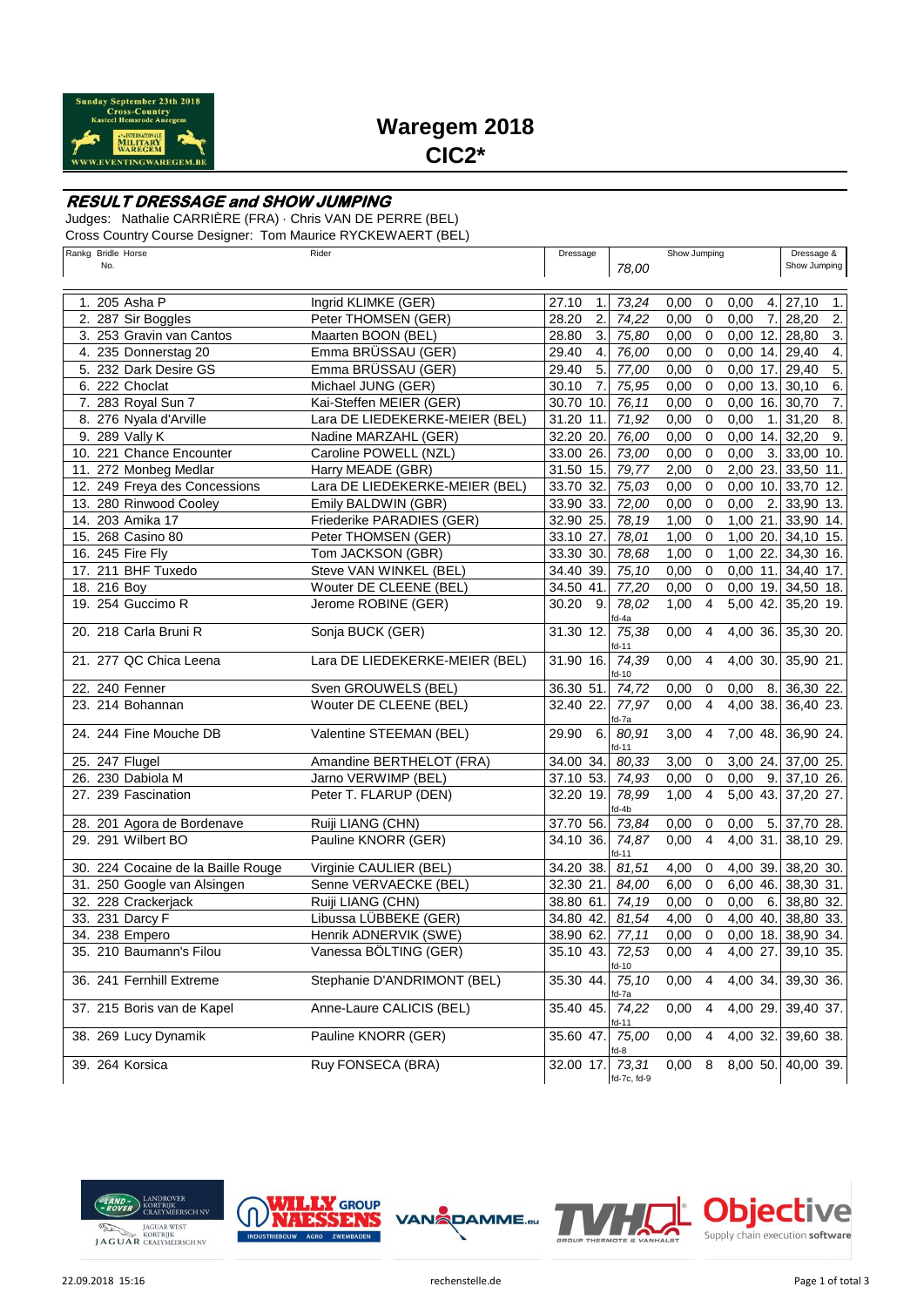

# **Waregem 2018 CIC2\***

### **RESULT DRESSAGE and SHOW JUMPING**

Judges: Nathalie CARRIÈRE (FRA) · Chris VAN DE PERRE (BEL)

Cross Country Course Designer: Tom Maurice RYCKEWAERT (BEL)

| Rankg Bridle Horse<br>No.           | Rider                       | Dressage    | 78,00                        | Show Jumping |                |                   | Dressage &<br>Show Jumping  |
|-------------------------------------|-----------------------------|-------------|------------------------------|--------------|----------------|-------------------|-----------------------------|
| 40. 273 Monbeg Senna                | Katherine COLEMAN (USA)     | 34.10 35.   | 80.00<br>fd-11               | 2,00         | $\overline{4}$ | 6,00 45.          | 40.10 40.                   |
| 41. 261 Jackass PK                  | Jasper PEETERS (BEL)        | 33.50 31.   | 76,10<br>d-7c, fd-11         | 0,00         | 8              | 8,00 53.          | 41,50 41.                   |
| 42. 256 Highlighter                 | Pietro GRANDIS (ITA)        | 37.90 57.   | 76,88<br>d-7a                | 0,00         | $\overline{4}$ | 4,00 37.          | 41,90 42.                   |
| 43. 271 MC B Vulcano                | Clara DAVOINE (BEL)         | 38.00 58.   | 74,02<br>d-11                | 0,00         | 4              | 4,00 28.          | 42,00 43.                   |
| 44. 252 Granulin 2                  | Jan MATTHIAS (GER)          | 30.10<br>8. | 74,83<br>id-4a, fd-6, fd-11  |              |                | 0,00 12 12,00 62. | 42,10 44.                   |
| 45. 243 Figaro des Concessions      | Julia SCHMITZ (BEL)         | 36.30 50.   | 80,27<br>d-4a                | 3,00         | 4              | 7,00 47.          | 43,30 45.                   |
| 46. 285 Sergeant Crisp              | Caroline POWELL (NZL)       | 31.30 14.   | 76,00<br>d-1, fd-4a, fd-7b   |              |                | 0,00 12 12,00 63. | 43,30 46.                   |
| 47. 217 Bright Spark                | Emily BALDWIN (GBR)         | 39.40 64.   | 75,00<br>fd-11               | 0,00         | 4              | $4,00$ 32.        | 43,40 47.                   |
| 48. 251 Grandia                     | Stephanie D'ANDRIMONT (BEL) | 35.60 46.   | 72,30<br>d-7b, fd-11         | 0,00         | 8              | 8,00 49.          | 43,60 48.                   |
| 49. 227 Continue de Vision          | Irene Mia HASTRUP (DEN)     | 35.70 49.   | 77,40<br>d-4a, fd-7a         | 0,00         | 8              | 8,00 55.          | 43,70 49.                   |
| 50. 267 Lexington van de Vinkenhof  | Mara VAN DE VEN (NED)       | 32.50 23.   | 81.41<br>d-7c, fd-11         | 4,00         |                | 8 12,00 66.       | 44,50 50.                   |
| 51. 234 DHI Fiktor Nita             | Francis WHITTINGTON (GBR)   | 37.10 52.   | 81,06<br>d-4b                | 4,00         | 4              | 8,00 56.          | 45,10 51.                   |
| 52. 246 First Class GS              | Julia SCHMITZ (BEL)         | 33.20 28.   | 76.89<br>fd-4a, fd-5, fd-7c  |              |                | 0,00 12 12,00 64. | 45,20 52.                   |
| 53. 265 Lakeshore                   | Amy DRUMMOND (GBR)          | 39.40 63.   | 79.24<br>fd-11               | 2,00         | $\overline{4}$ | 6,00 44.          | 45,40 53.                   |
| 54. 248 For Kati                    | Isabel ENGLISH (AUS)        | 34.50 40.   | 84,50<br>$r-3$               | 7,00         |                | 4 11,00 61.       | 45,50 54.                   |
| 55. 275 Niaouli de Golaine          | Claire MUGNIER (FRA)        | 37.70 55.   | 74,38<br>d-10, fd-11         | 0,00         | 8              | 8,00 52.          | 45,70 55.                   |
| 56. 206 Atila des Negres            | Jelle CEULEERS (BEL)        | 41.80 73.   | 71,25<br>fd-11               | 0,00         | 4              | 4,00 26.          | 45,80 56.                   |
| 57. 290 Victoria 108                | Nadine MARZAHL (GER)        | 38.10 59.   | 74,17<br>d-7c, fd-11         | 0,00         | 8              | 8,00 51.          | 46,10 57.                   |
| 58. 207 Aventijn S                  | Kari-Ann VERHAEGEN (BEL)    | 42.70 76.   | 75,15<br>d-4b                | 0,00         | 4              | 4,00 35.          | 46,70 58.                   |
| 59. 286 Sewarion                    | Liv Elin GUNZENHÄUSER (GER) | 43.50 78.   | 82,00                        | 4,00         | 0              | 4,00 41.          | 47,50 59.                   |
| 60. 259 Isaac de la Quairelle       | Karl JACQUES (BEL)          | 44.40 80.   | 67,39<br>fd-8                | 0,00         | 4              | 4,00 25.          | 48,40 60.                   |
| 61. 266 Larmande van de Zilverberk  | Dorien DE SWAEF (BEL)       | 40.70 68.   | 81,69<br>d-4a                | 4,00         | 4              | 8,00 57.          | 48,70 61.                   |
| 62. 281 Ronaldo                     | Josephine SCHNAUFER (GER)   | 32.00 18.   | 91,00 13,00<br>lr-9          |              |                | 4 17,00 75.       | 49,00 62.                   |
| 63. 204 Arpege du Mancel            | Astier NICOLAS (FRA)        | 34.10 37.   | 80,49<br>fd-4a, fd-4b, fd-7b |              |                | 3,00 12 15,00 71. | 49,10 63.                   |
| 64. 255 Hermes van het Strateneinde | Lore POELMANS (BEL)         | 42.10 74.   | 81,88<br>id-4b               | 4,00         |                | 4 8,00 58.        | 50,10 64.                   |
| 65. 220 Catoo Z                     | Anne Sofie COEVOET (BEL)    | 39.60 65.   | 84,03<br>d-7c                | 7,00         |                | 4 11,00 60.       | 50,60 65.                   |
| 66. 274 Mr Jeremy                   | Nina KOK (NED)              | 41.20 72.   | 79,91<br>id-1, fd-6          | 2,00         |                | 8 10,00 59.       | 51,20 66.                   |
| 67. 242 Fidjy des Melezes           | Roland QUOIDBACH (BEL)      | 38.20 60.   | 78,71<br>fd-2, fd-5, fd-7c   |              |                |                   | 1,00 12 13,00 68. 51,20 67. |







ve